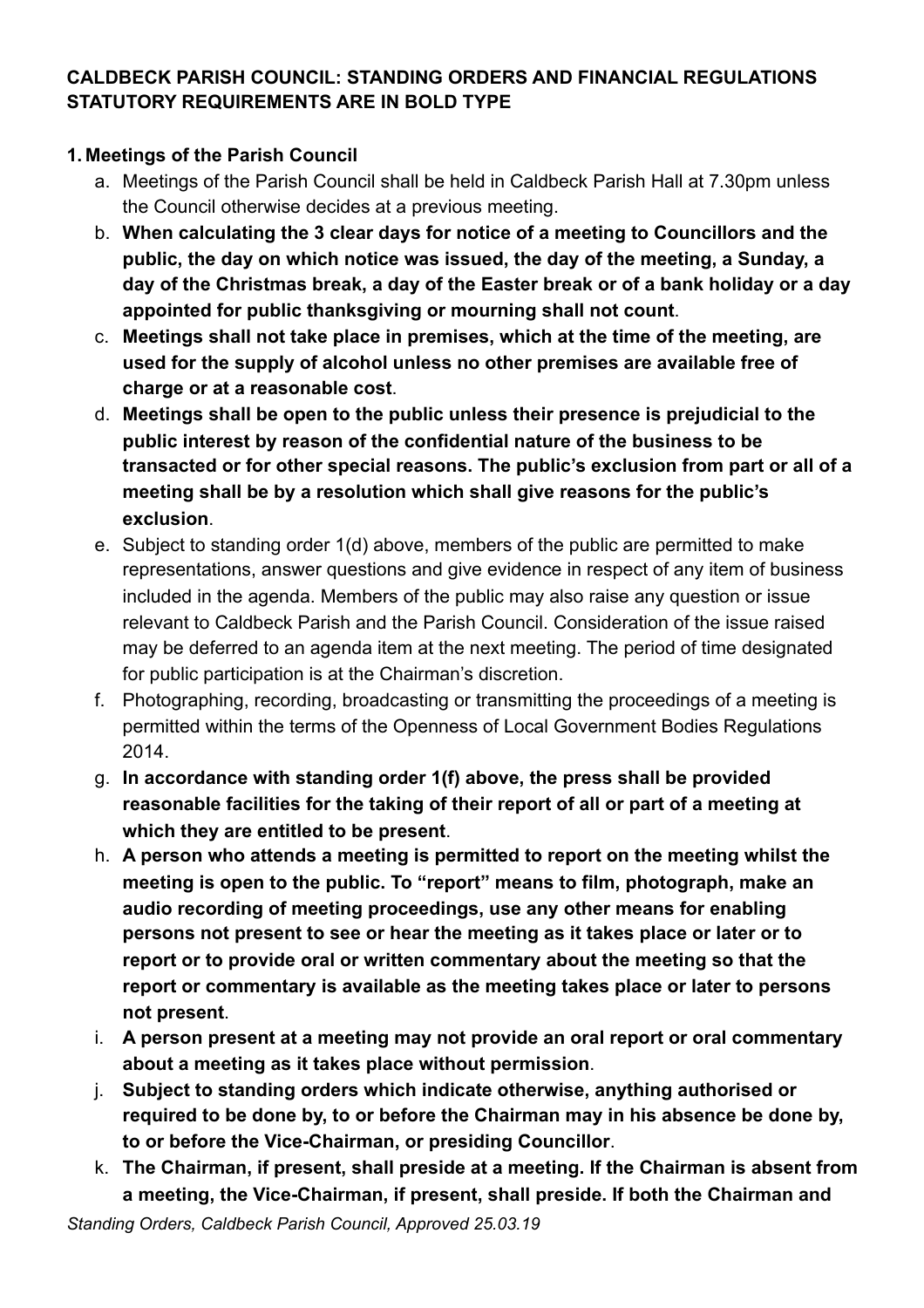**the Vice-Chairman are absent from a meeting, a Councillor as chosen by the Councillors present at the meeting shall preside at the meeting**.

- l. **No business may be transacted at a meeting unless at least one-third of the whole number of members of the council are present and in no case shall the quorum of a meeting be less than three. For Caldbeck Parish Council four members shall constitute a quorum. If a meeting is or becomes inquorate no business shall be transacted** and the meeting shall be adjourned. Any outstanding business of a meeting so adjourned shall be transacted at a following meeting.
- m. **Subject to a meeting being quorate, all questions at a meeting shall be decided by a majority of the Councillors present and voting**.
- n. The Chairman may give an original vote on any matter put to the vote, and in the case of an equality of votes may exercise his casting vote whether or not he gave an original vote.
- o. **Unless standing orders provide otherwise, voting on any question shall be by a show of hands. At the request of a Councillor, the voting on any question shall be recorded so as to show whether each councillor present and voting gave his vote for or against that question**. Such a request must be made before moving on to the next business.
- p. **A Councillor who has a disclosable pecuniary interest or another interest as set out in the Council's code of conduct in a matter being considered at a meeting is subject to statutory limitations or restrictions under the code on his right to participate and vote on that matter**.
- q. The minutes of a meeting shall record the names of Councillors present and absent.
- r. The code of conduct adopted by the Council shall apply to Councillors in respect of the entire meeting.
- s. An interest arising from the code of conduct adopted by the Council, the existence and nature of which is required to be disclosed by a Councillor at a meeting, shall be recorded in the minutes.
- t. The Council may establish Working Groups for detailed examination of issues and to report progress and recommendations to the Council. The members of a Working Group may include non-Councillors. Unless the Council determines otherwise, a Working Group may appoint a sub-group whose terms of reference and members shall be determined by the Working Group.
- u. Executive powers are delegated to the Clerk following consultation with the Chairman or Vice-Chairman of the Council or Committee, as appropriate, subject to prior consultation by electronic communication with Councillors, for matters which require a decision before the next ordinary meeting.

# **2. Council Meetings**

- a. **In an election year, the annual meeting of the Council shall be held on or within 14 days following the day on which the new Councillors elected take office**.
- b. **In a year which is not an election year, the annual meeting of the Council shall be held on such day in May as the Council may direct**.
- c. **The annual meeting of the Council shall take place at 7.30pm**.

*Standing Orders, Caldbeck Parish Council, Approved 25.03.19*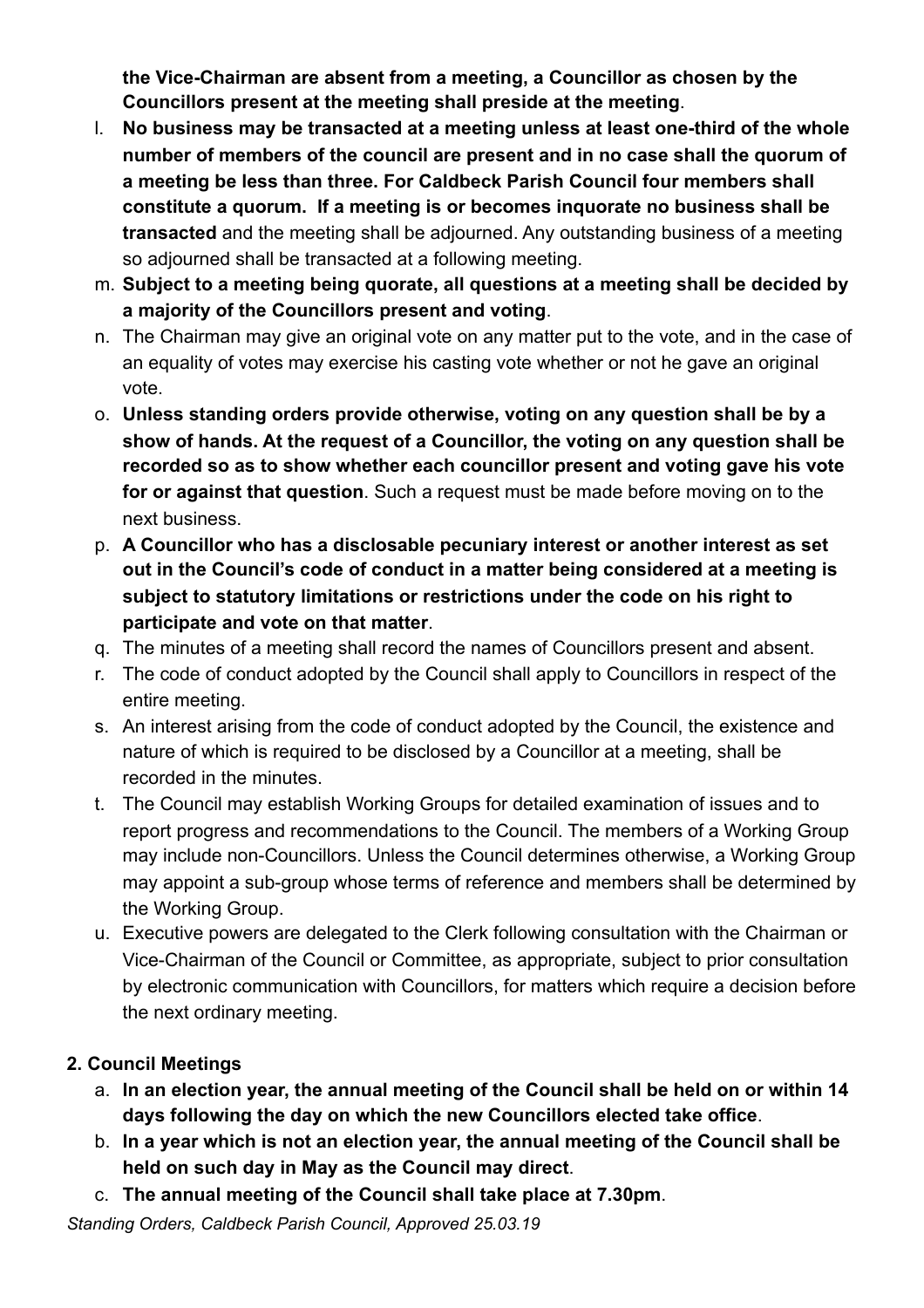- d. **In addition to the annual meeting of the Council seven or eight other statutory meetings shall be held in each year approximately six weeks apart**.
- e. **The first business conducted at the annual meeting of the Council shall be the election of the Chairman and Vice-Chairman**.
- f. **The Chairman of the Council, unless he has resigned or becomes disqualified, shall continue in office and preside at the annual meeting until his successor is elected at the next annual meeting of the Council**.
- g. **The Vice-Chairman of the Council, unless he resigns or becomes disqualified, shall hold office until immediately after the election of the Chairman of the Council at the next annual meeting of the Council**.
- h. **In an election year, if the current Chairman of the Council has not been re-elected as a member of the Council, he shall preside at the meeting until a successor Chairman of the Council has been elected. The current Chairman of the Council shall not have an original vote in respect of the election of the new Chairman of the Council but must give a casting vote in the case of an equality of votes**.
- i. **In an election year, if the current Chairman of the Council has been re-elected as a member of the Council, he shall preside at the meeting until a new Chairman of the Council has been elected. He may exercise an original vote in respect of the election of the new Chairman of the Council and must give a casting vote in the case of an equality of votes**.
- j. The person presiding must give a casting vote whenever there is an equality of votes in an election for Chairman.
- k. Following the election of the Chairman of the Council and Vice-Chairman of the Council at the annual meeting of the Council, the order of business shall be as follows.
	- 1. **In an election year, delivery by the Chairman of the Council and Councillors of their acceptance of office forms unless the Council resolves for this to be done at a later date. In a year which is not an election year, delivery by the Chairman of the Council of his acceptance of office form unless the Council resolves for this to be done at a later date**;
	- 2. After consideration, to approve the signature of the Minutes by the person presiding as a correct record.
	- 3. Review of the Council's and/or employees' memberships of other bodies.
	- 4. To deal with business expressly required by statute to be done.
- **3. Extraordinary meetings**
- a. **The Chairman of the Council may convene an extraordinary meeting of the Council at any time**.
- b. **If the Chairman of the Council does not or refuses to call an extraordinary meeting of the Council within 7 days of having been requested to do so by two Councillors, any two Councillors may convene an extraordinary meeting of the Council. The statutory public notice giving the time, venue and agenda for such a meeting must be signed by the two Councillors**.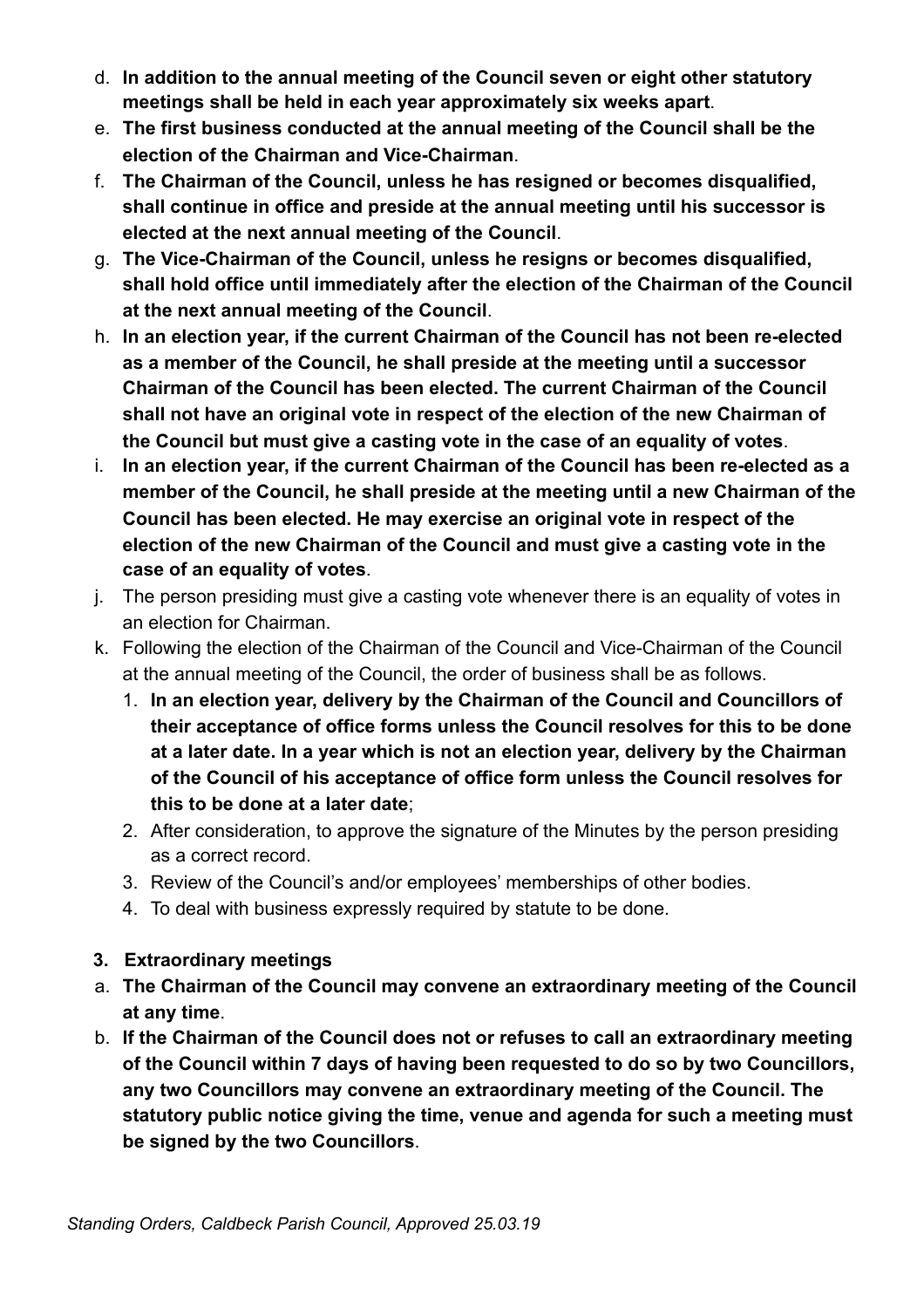- **4. Proper Officer: The Council's Proper Officer (the Clerk) shall** do the following:
- a. **Electronically serve on Councillors a summons confirming the time, date, venue and the agenda of a meeting of the Council and a meeting of a committee and a sub-committee at least 3 clear days before the meeting provided any such email contains the electronic signature and title of the Clerk**.
- b. **Give public notice of the time, date, venue and agenda at least 3 clear days before a meeting of the Council or a meeting of a committee (provided that the public notice with agenda of an extraordinary meeting of the Council convened by Councillors is signed by them)**.
- c. **Convene a meeting of full Council for the election of a new Chairman of the Council, occasioned by a casual vacancy in his office**, in accordance with standing orders 4a and 4b above.
- d. **Make available for inspection the Minutes of meetings**.
- e. **Receive and retain copies of byelaws made by other local authorities.**
- f. Receive and retain declarations of acceptance of office from Councillors.
- g. Retain a copy of every Councillor's register of interests and any changes to it, upload a copy to the council's website and keep copies of the same available for inspection.
- h. Undertake the duties of the Responsible Finance Officer in accordance with proper practices as set out in 'Governance and Accountability for Local Councillors - A Practitioners' Guide'.

### **5. Code of conduct**

- a. All Councillors shall observe the code of conduct adopted by the Council.
- b. Unless he has been granted a dispensation, a Councillor shall withdraw from a meeting when it is considering a matter in which he has a disclosable pecuniary interest. He may return to the meeting after it has considered the matter in which he had the interest.
- c. **Dispensation requests shall be in writing and submitted to the Clerk** as soon as possible before the meeting, or failing that, at the start of the meeting for which the dispensation is required.
- d. A decision as to whether to grant a dispensation shall be made by a meeting of the Council for which the dispensation is required and that decision is final.
- e. A dispensation request shall confirm:
	- i. the description and the nature of the disclosable pecuniary interest or other interest to which the request for the dispensation relates;
	- ii. whether the dispensation is required to participate at a meeting in a discussion only or a discussion and a vote;
	- iii. the date of the meeting or the period (not exceeding four years) for which the dispensation is sought; and
	- iv. an explanation as to why the dispensation is sought.
- f. Councillors with "other registrable interests" relevant to an item of business on the agenda shall disclose such interests at the start of the meeting. Councillors may only speak on the matter if and when the public has a right to speak.
- g. **A dispensation may be granted in accordance with standing order 5(d) above if having regard to all relevant circumstances the following applies**:

*Standing Orders, Caldbeck Parish Council, Approved 25.03.19*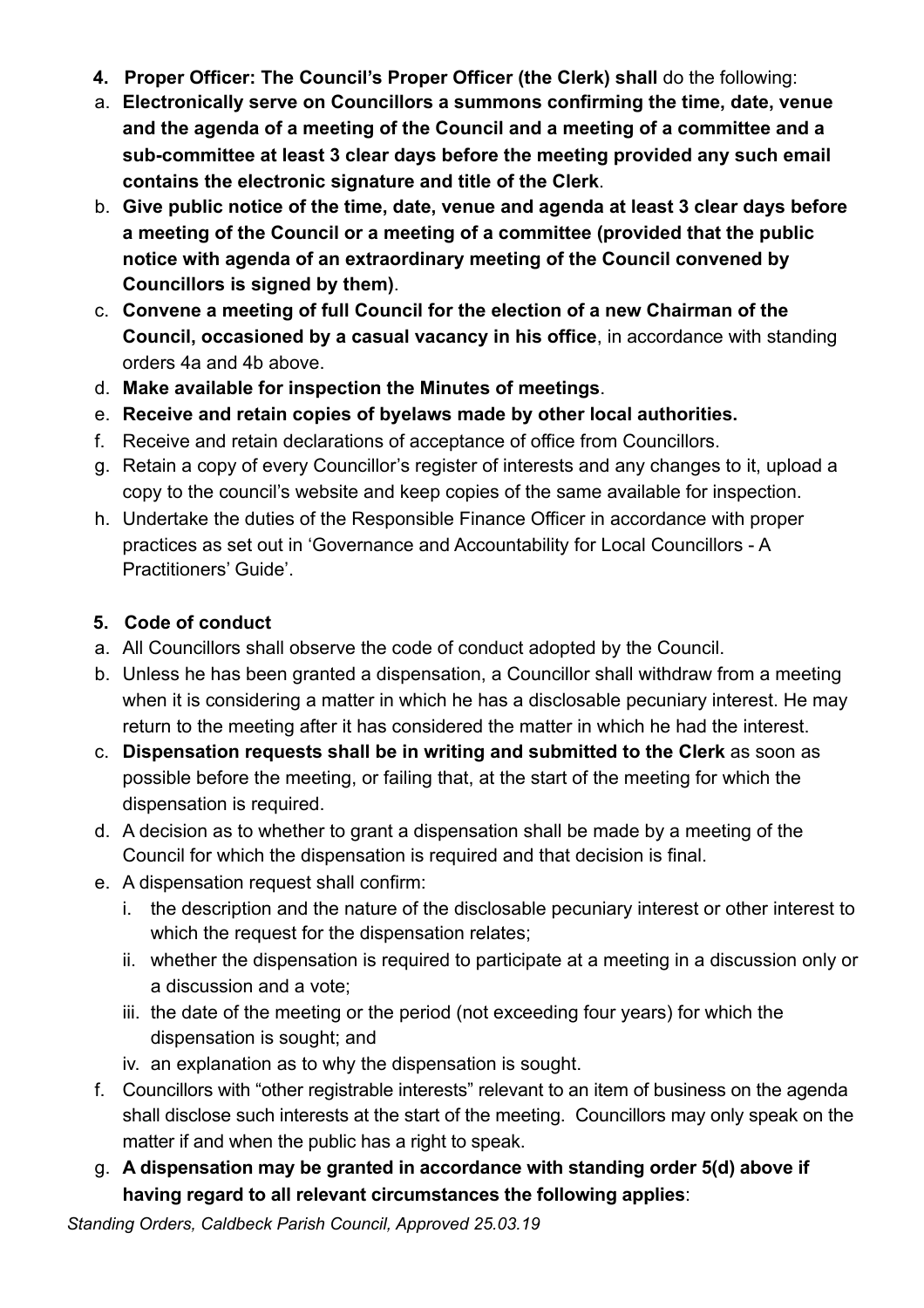- **i. without the dispensation the number of persons prohibited from participating in the particular business would be so great a proportion of the meeting transacting the business as to impede the transaction of the business or**
- **ii. granting the dispensation is in the interests of persons living in the council's area or**
- iii. **it is otherwise appropriate to grant a dispensation**.
- h. **Upon notification by the District Council that a Councillor or non-Councillor with voting rights has breached the Council's code of conduct, the Council shall consider what, if any, action to take against him. Such action excludes disqualification or suspension from office**.

### **6. Questions**

- a. A Councillor may seek an answer to a question concerning any business of the Council provided 7 clear days notice of the question has been given to the Clerk.
- b. Questions not related to items of business on the agenda for a meeting shall only be asked during the part of the meeting set aside for such questions (public participation).
- **7. A legal deed shall not be executed on behalf of the Council unless the same has been authorised by a resolution. In accordance with such a resolution any two Councillors may sign, on behalf of the Council, any deed required by law and the Clerk shall witness their signatures**.

## **8. General Power of Competence**

- a. Before exercising the general power of competence, a meeting of the full Council shall have passed a resolution to confirm it has satisfied the prescribed statutory criteria required to qualify as an eligible parish council. Caldbeck Parish Council is not, to date, an eligible parish council.
- b. The Council's period of eligibility begins on the date that the resolution under standing order 8a above was made and expires on the day before the annual meeting of the Council that takes place in a year of ordinary elections.
- c. After the expiry of its preceding period of eligibility, the Council continues to be an eligible council solely for the purpose of completing any activity undertaken in the exercise of the general power of competence which was not completed before the expiry of the Council's preceding period of eligibility.

# **9. Planning Applications**

- a. When a Local Planning Authority's deadline is prior to the next scheduled meeting of the Council, the Clerk is authorised to determine the Council's observations on uncontentious planning applications following consultation with the Chairman and other appropriate members.
- b. 'Uncontentious applications' and 'other appropriate members' shall be determined by the Clerk in consultation with the Chairman. The decision of the Clerk shall be reported to the next meeting of the Council.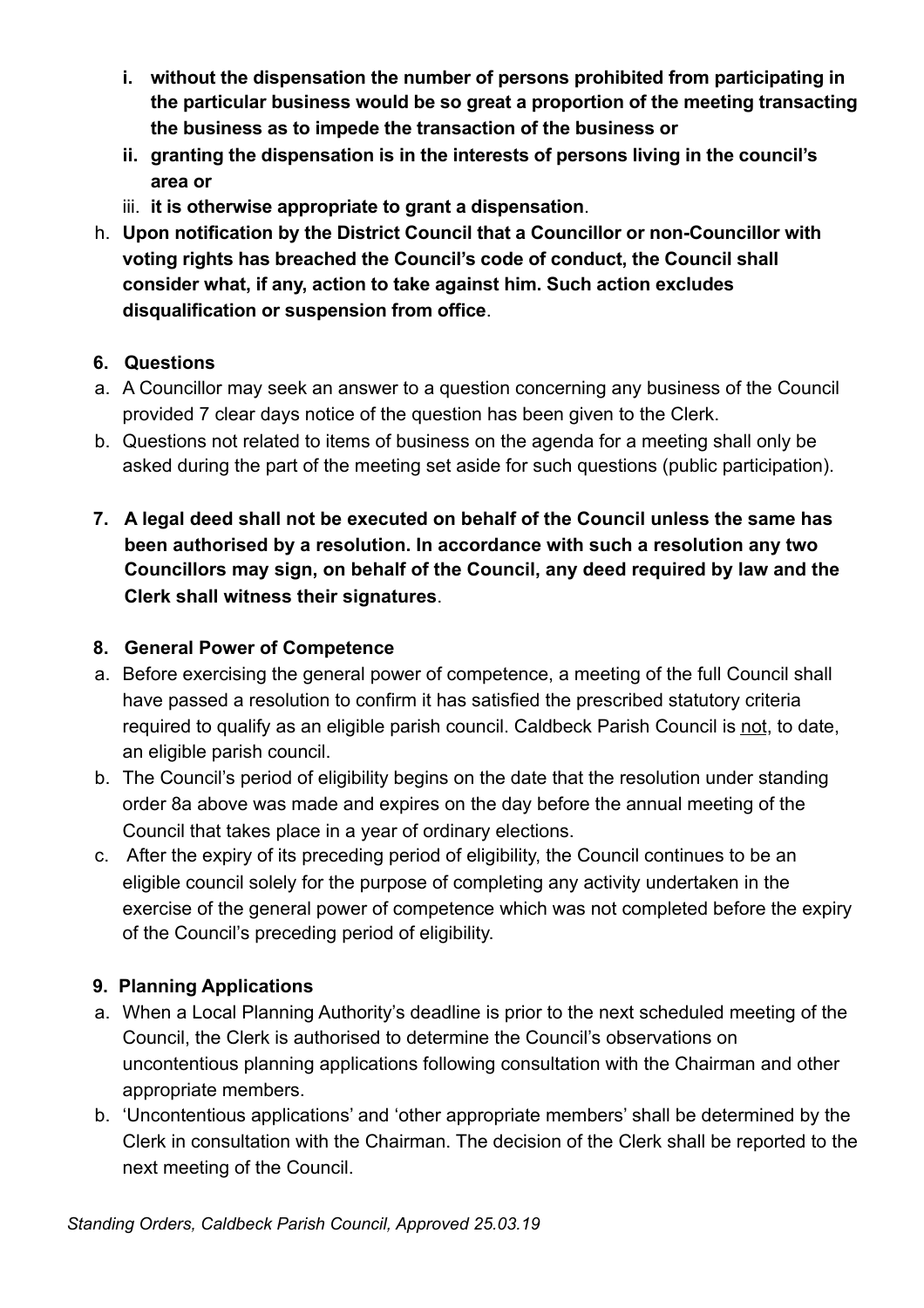c. In the event of a contentious application the Clerk is authorised to summon an additional meeting of the Council to consider the application.

### **10. Financial Regulations and Accounting Statements**

- a. The Council shall review and adopt these standing orders and financial regulations once a year between January and March.
- b. The Council shall review its inventory of land and assets including buildings and office equipment once a year between January and March.
- c. All payments by the Council shall be authorised, approved and paid in accordance with the law, proper practices and the Council's financial regulations.
- d. The Clerk shall maintain a receipts and payment account and provide financial monitoring reports as a minimum at the end of each financial quarter.
- e. The Clerk shall prepare the annual governance and accountability return with supporting papers for the annual audit.
- f. Under delegation of Council powers, the Clerk can spend up to £250 without prior approval at a meeting, if necessary.
- g. The Council shall approve written estimates for the coming financial year at a meeting before the end of January.

### **11. Contracts and Tenders**

- a. Where it is intended to enter into a contract exceeding £1,500 but not exceeding £10,000 in value for the supply of goods or materials or for the execution of works, the Clerk shall give at least three weeks public notice of such intention in the same manner as public notice of meetings of the Council is given. Where the value of the contract exceeds £10,000, similar notice shall be given in addition in such newspapers circulating in the district, as the Council shall direct.
- b. **A public contract regulated by the Public Contracts Regulations 2015 with an estimated value in excess of £25,000 is subject to Regulations 109-114 of the Public Contracts Regulations 2015 which include a requirement on the Council to advertise the contract opportunity on the Contracts Finder website regardless of what other means it uses to advertise the opportunity unless it proposes to use an existing list of approved suppliers (framework agreement)**.
- c. Tenders shall be opened by the Clerk and one member of the Council and reported to the Council.
- d. A minimum of three tenders shall be obtained for contracts exceeding £250, if possible to do so.
- e. The Council is not bound to accept the lowest tender, estimate or quote.

### **12. Management of Information**

a. **The Council shall have in place and keep under review, technical and organisational measures to keep secure information (including personal data) which it holds in paper and electronic form. Such arrangements shall include deciding who has access to personal data and encryption of personal data**.